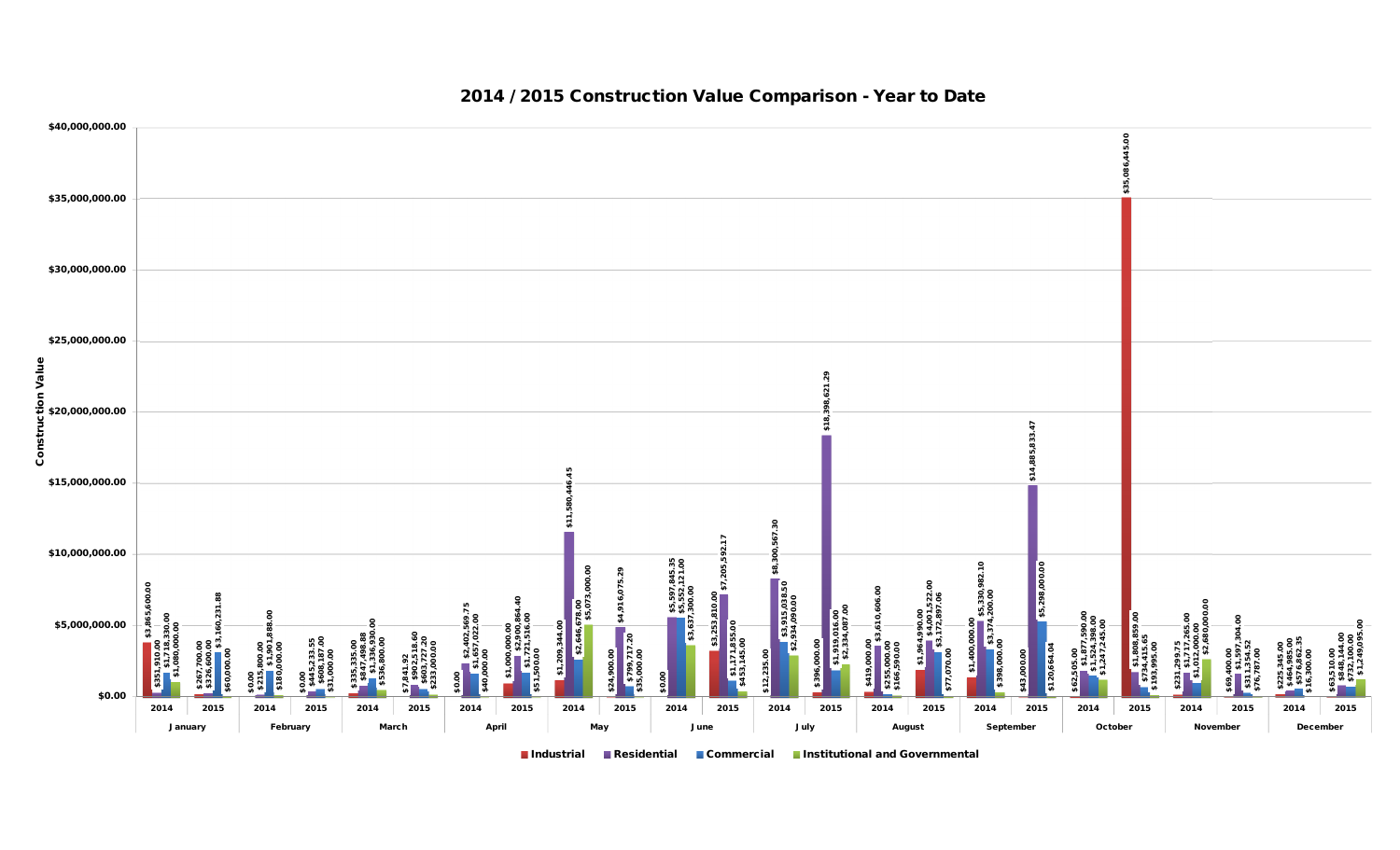**F. P. PozzebonChief Building Official**



**ENGINEERING & PLANNING DEPARTMENT**

**Building Division**

**Tel: (705) 759-5410Fax: (705) 541-7165**

# **BUILDING PERMITS SUMMARY 2015/01/01 to 2015/12/31**

|                                                         |                                  | <b>New Construction</b>  |                      |                                  | <b>Alterations and Additions</b> |                      | <b>Total</b>                     |                          |                                  |  |
|---------------------------------------------------------|----------------------------------|--------------------------|----------------------|----------------------------------|----------------------------------|----------------------|----------------------------------|--------------------------|----------------------------------|--|
| <b>Building Type</b>                                    | <b>Num</b><br>of<br><b>Units</b> | Num of<br><b>Permits</b> | <b>Value of Work</b> | <b>Num</b><br>of<br><b>Units</b> | Num of<br><b>Permits</b>         | <b>Value of Work</b> | <b>Num</b><br>of<br><b>Units</b> | Num of<br><b>Permits</b> | <b>Value of Work</b>             |  |
| <b>Commercial</b>                                       |                                  |                          |                      |                                  |                                  |                      |                                  |                          |                                  |  |
| Convention center,<br>exhibition building               | $\pmb{0}$                        | $\mathbf 0$              | \$0.00               | $\mathbf 0$                      | 4                                | \$191,925.00         | $\mathbf 0$                      | $\overline{4}$           | \$191,925.00                     |  |
| Hotel, hotel/motel,<br>motor hotel                      | $\mathbf 0$                      | $\mathbf 0$              | \$0.00               | $\mathbf 0$                      | 6                                | \$157,647.20         | $\mathbf 0$                      | $6\phantom{a}$           | \$157,647.20                     |  |
| Indoor recreational<br>building                         | $\mathbf 0$                      | $\mathbf 0$              | \$0.00               | $\mathbf 0$                      | 8                                | \$208,850.00         | $\mathbf 0$                      | 8                        | \$208,850.00                     |  |
| Laboratory and<br>research center                       | $\mathbf 0$                      | $\mathbf 0$              | \$0.00               | $\mathbf 0$                      | $\mathbf 1$                      | \$40,000.00          | $\mathbf 0$                      | $\mathbf{1}$             | \$40,000.00                      |  |
| Motor vehicle show<br>room (new and used)               | $\mathbf 0$                      | $\mathbf{1}$             | \$273,000.00         | $\mathbf 0$                      | $\mathbf{1}$                     | \$2,500.00           | $\mathbf 0$                      | $\overline{2}$           | \$275,500.00                     |  |
| Office building                                         | $\mathbf 0$                      | $\mathbf{1}$             | \$3,000,000.00       | $\mathbf 0$                      | 55                               | \$3,858,941.73       | $\mathbf 0$                      | 56                       | \$6,858,941.73                   |  |
| Office complex                                          | $\mathbf 0$                      | 0                        | \$0.00               | $\mathbf 0$                      | 4                                | \$414,800.00         | $\mathbf 0$                      | 4                        | \$414,800.00                     |  |
| Outdoor recreational<br>building                        | $\mathbf 0$                      | $\mathbf 0$              | \$0.00               | $\mathbf 0$                      | 4                                | \$54,500.00          | $\mathbf 0$                      | $\overline{4}$           | \$54,500.00                      |  |
| Restaurant                                              | 0                                | 1                        | \$700,000.00         | $\mathbf 0$                      | 10                               | \$290,500.00         | $\mathbf 0$                      | 11                       | \$990,500.00                     |  |
| Retail and wholesale<br>outlets                         | $\mathbf 0$                      |                          | \$500,000.00         | $\mathbf 0$                      | 31                               | \$1,406,036.38       | $\mathbf 0$                      | 32                       | \$1,906,036.38                   |  |
| Retail complex                                          | $\mathbf 0$                      | $\pmb{0}$                | \$0.00               | $\mathbf 0$                      | 41                               | \$6,616,117.20       | $\mathbf 0$                      | 41                       | \$6,616,117.20                   |  |
| Service station,<br>repair garage and<br>specialty shop | $\mathbf 0$                      | $\mathbf 0$              | \$0.00               | $\pmb{0}$                        | $\overline{7}$                   | \$1,720,600.00       | $\mathbf{0}$                     | $\overline{7}$           | \$1,720,600.00                   |  |
| Special building use                                    | $\mathbf 0$                      |                          | \$783,600.00         | $\mathbf 0$                      |                                  | \$10,000.00          | $\mathbf 0$                      | $\overline{2}$           | \$793,600.00                     |  |
| Theatre and<br>performing art center                    | $\mathbf 0$                      | $\mathbf 0$              | \$0.00               | $\mathbf 0$                      |                                  | \$4,000.00           | $\mathbf 0$                      | 1                        | \$4,000.00                       |  |
| Total:                                                  | $\mathbf 0$                      | 5                        | \$5,256,600.00       | $\mathbf 0$                      | 174                              | \$14,976,417.51      | $\mathbf 0$                      | 179                      | \$20,233,017.51                  |  |
| <b>Industrial</b>                                       |                                  |                          |                      |                                  |                                  |                      |                                  |                          |                                  |  |
| Communication<br>building                               | $\mathbf 0$                      | $\mathbf 0$              | \$0.00               | $\mathbf 0$                      | 3                                | \$777,845.00         | $\mathbf 0$                      | $\mathbf{3}$             | \$777,845.00                     |  |
|                                                         |                                  |                          |                      |                                  |                                  |                      |                                  |                          | Generated 2016/01/04 at 10:19 AM |  |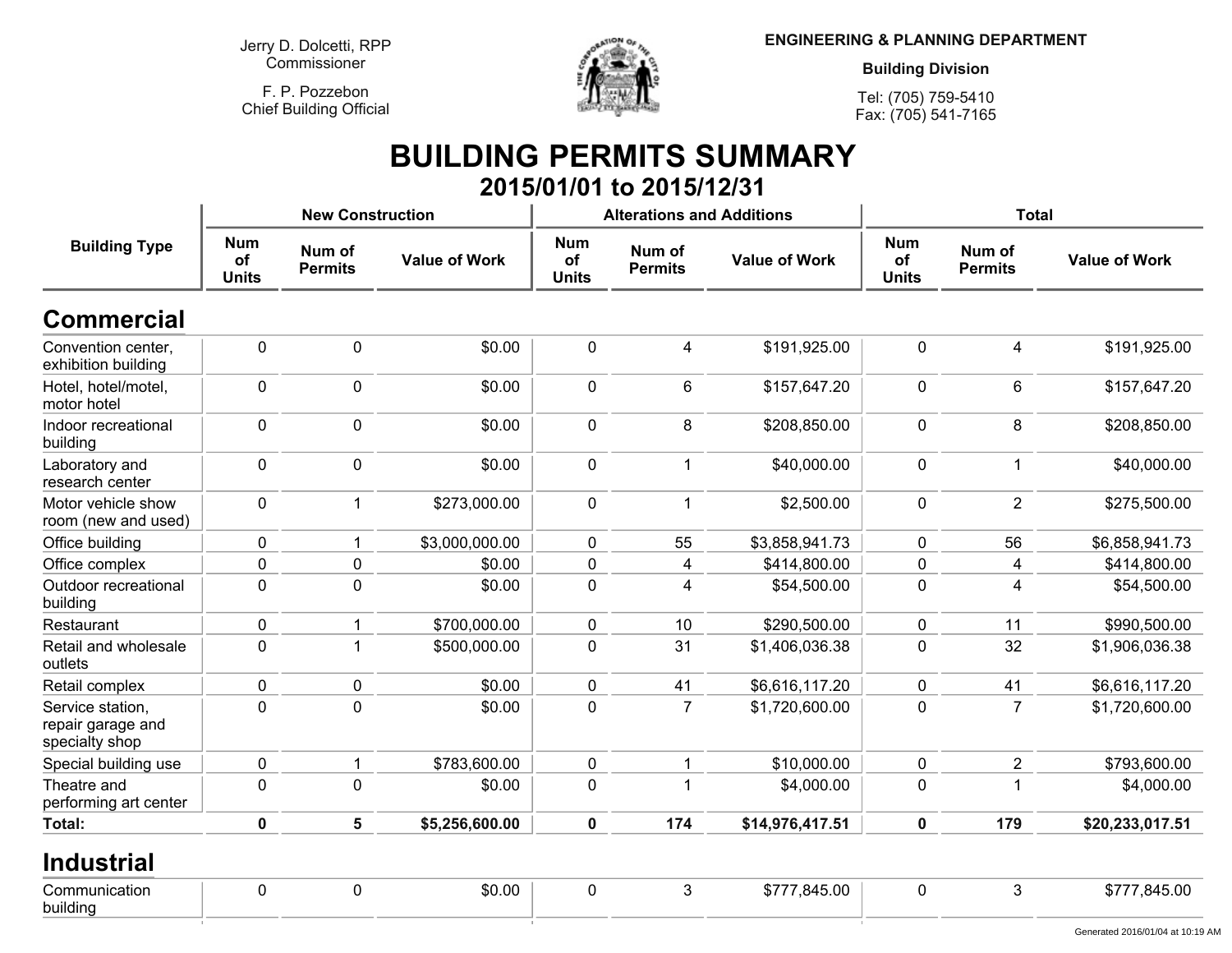| Engineering                                                 |          | \$0.00          |   |    | \$127,000.00   |   |    | \$127,000.00    |
|-------------------------------------------------------------|----------|-----------------|---|----|----------------|---|----|-----------------|
| Maintenance building                                        |          | \$350,000.00    |   |    | \$92,910.00    |   | 5  | \$442,910.00    |
| Plant for<br>manufacturing,<br>processing and<br>assembling |          | \$35,000,000.00 |   |    | \$303,490.00   | 0 |    | \$35,303,490.00 |
| Primary industry<br>building                                |          | \$250,000.00    | 0 |    | \$11,500.00    | 0 | 3  | \$261,500.00    |
| Storage building                                            |          | \$10,000.00     |   |    | \$120,700.00   |   |    | \$130,700.00    |
| Transportation<br>terminal                                  |          | \$3,000,000.00  |   |    | \$2,122,151.92 | 0 | 9  | \$5,122,151.92  |
| Utility building                                            | $\Omega$ | \$0.00          | 0 |    | \$12,000.00    | 0 |    | \$12,000.00     |
| Total:                                                      | 5        | \$38,610,000.00 |   | 32 | \$3,567,596.92 | 0 | 37 | \$42,177,596.92 |

# **Institutional and Governmental**

| Clinic, health unit                                         | 0   | 0           | \$0.00          | 0           | 1              | \$1,200.00     | 0   |                | \$1,200.00                       |
|-------------------------------------------------------------|-----|-------------|-----------------|-------------|----------------|----------------|-----|----------------|----------------------------------|
| Day care, nursing<br>home, rest home,<br>home for the bl    | 0   | 0           | \$0.00          | 0           | 30             | \$71,964.04    | 0   | 30             | \$71,964.04                      |
| Elementary school,<br>kindergarten                          | 0   | 0           | \$0.00          | $\mathbf 0$ | 11             | \$3,590,240.00 | 0   | 11             | \$3,590,240.00                   |
| Government<br>legislative and<br>administration<br>building | 0   | 0           | \$0.00          | $\pmb{0}$   | 6              | \$31,437.00    | 0   | 6              | \$31,437.00                      |
| Hospital                                                    | 0   | 0           | \$0.00          | 0           | 1              | \$1,600.00     | 0   |                | \$1,600.00                       |
| Library, museum, art<br>gallery, aquarium,<br>botanical     | 0   | 0           | \$0.00          | $\pmb{0}$   | $\overline{2}$ | \$2,800.00     | 0   | $\mathbf 2$    | \$2,800.00                       |
| Other government<br>building                                | 0   | 0           | \$0.00          | $\mathbf 0$ | 4              | \$32,487.00    | 0   | $\overline{4}$ | \$32,487.00                      |
| Post-secondary<br>institution                               | 0   | 0           | \$0.00          | $\mathbf 0$ | 3              | \$124,500.00   | 0   | 3              | \$124,500.00                     |
| Religious building                                          | 0   | 0           | \$0.00          | $\mathbf 0$ | 19             | \$535,115.00   | 0   | 19             | \$535,115.00                     |
| Secondary school,<br>high school, junior<br>high school     | 0   | 0           | \$0.00          | 0           | 5              | \$216,800.00   | 0   | 5              | \$216,800.00                     |
| University                                                  | 0   | 0           | \$0.00          | 0           | 6              | \$307,200.00   | 0   | 6              | \$307,200.00                     |
| Total:                                                      | 0   | $\mathbf 0$ | \$0.00          | $\mathbf 0$ | 88             | \$4,915,343.04 | 0   | 88             | \$4,915,343.04                   |
| <b>Residential</b>                                          |     |             |                 |             |                |                |     |                |                                  |
| Apartment                                                   | 105 | 3           | \$14,700,000.00 | $\mathbf 0$ | 81             | \$3,216,652.45 | 105 | 84             | \$17,916,652.45                  |
| Apartment -<br>Condominium                                  | 0   | 0           | \$0.00          | 40          | 11             | \$9,673,560.00 | 40  | 11             | \$9,673,560.00                   |
| Mobile home                                                 | 0   | 0           | \$0.00          | $\mathbf 0$ | 1              | \$1,200.00     | 0   |                | \$1,200.00                       |
|                                                             |     |             |                 |             |                |                |     |                | Generated 2016/01/04 at 10:19 AM |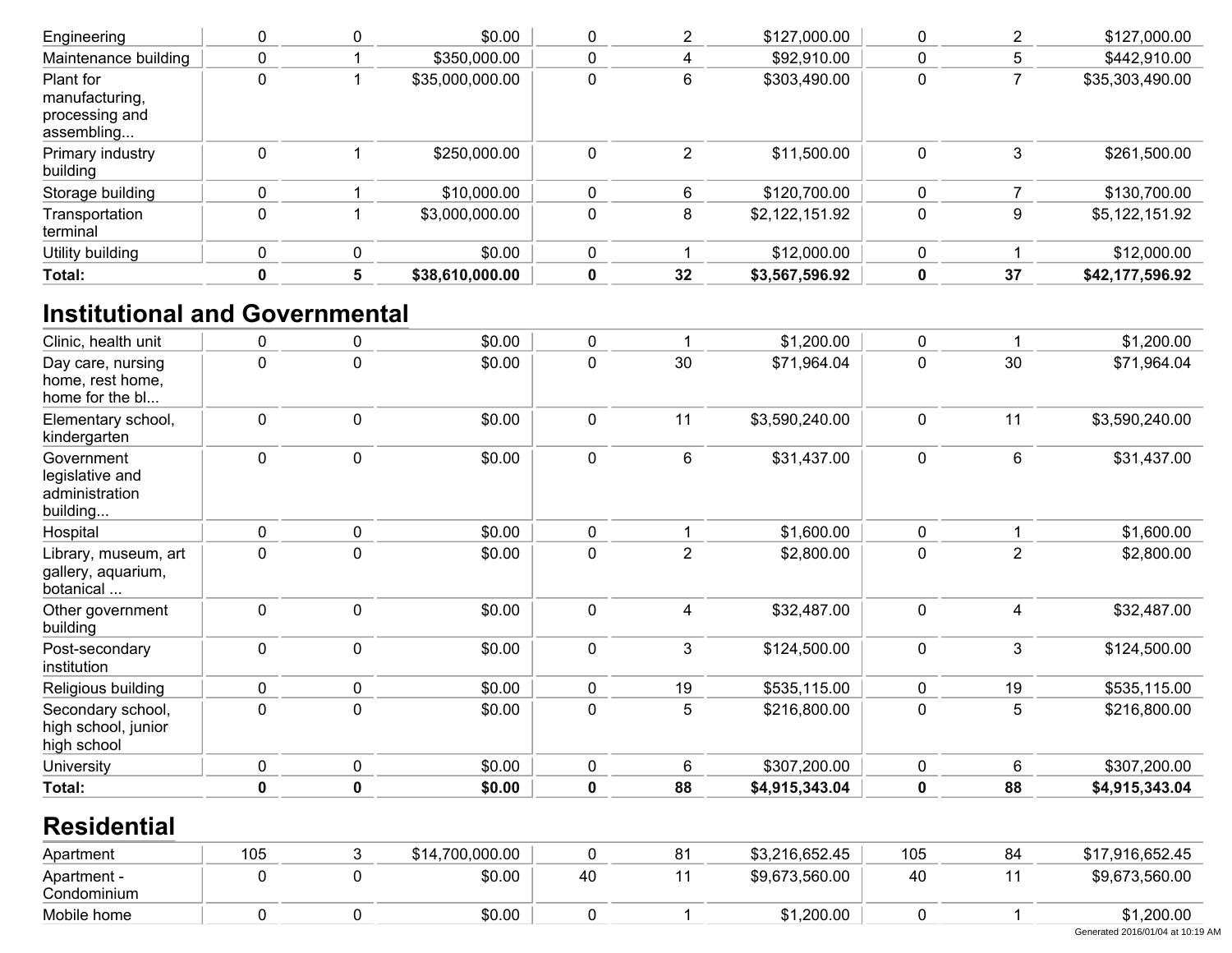| <b>Grand Total:</b>                                      | 173 | 76 | \$77,257,400.00 | 45 | 1554 | \$48,298,460.24 | 218 | 1630 | \$125,555,860.24 |
|----------------------------------------------------------|-----|----|-----------------|----|------|-----------------|-----|------|------------------|
| Total:                                                   | 173 | 66 | \$33,390,800.00 | 45 | 1260 | \$24,839,102.77 | 218 | 1326 | \$58,229,902.77  |
| Single House                                             | 57  | 58 | \$16,771,800.00 | 5  | 1030 | \$11,709,159.02 | 62  | 1088 | \$28,480,959.02  |
| Semi-Detached or<br>Double (side by<br>side), single-att | 4   |    | \$725,000.00    | 0  | 34   | \$71,572.52     | 4   | 37   | \$796,572.52     |
| Semi-Detached or<br>Double (side by side)<br>- Condomini | 0   |    | \$0.00          | 0  |      | \$46,500.00     | 0   |      | \$46,500.00      |
| Row House                                                |     | ∠  | \$1,194,000.00  |    | 101  | \$120,458.78    |     | 103  | \$1,314,458.78   |
|                                                          |     |    |                 |    |      |                 |     |      |                  |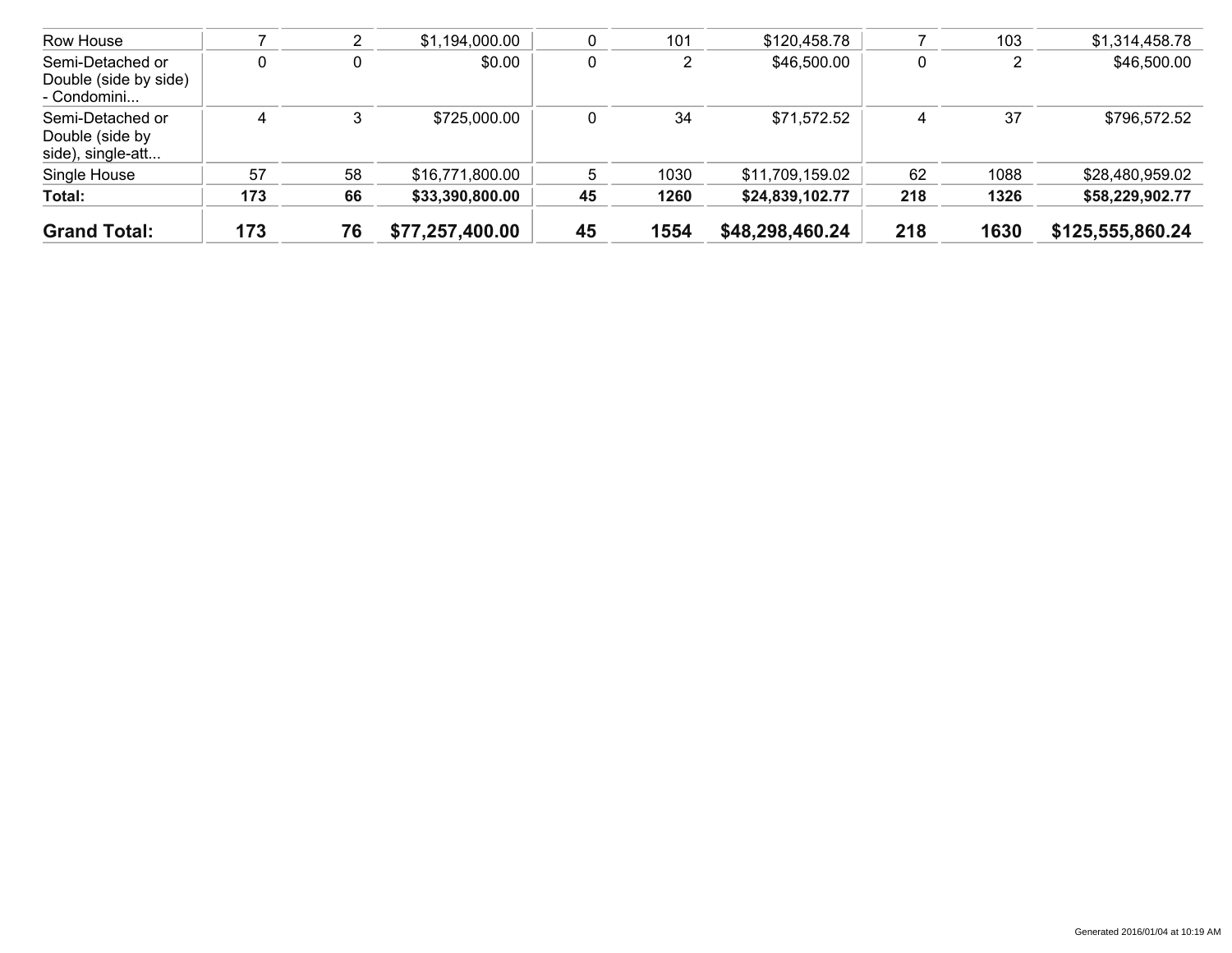**F. P. PozzebonChief Building Official**



**ENGINEERING & PLANNING DEPARTMENT**

**Building Division**

**Tel: (705) 759-5410Fax: (705) 541-7165**

#### **DEMOLITION PERMITS SUMMARY 2015/01/01 to 2015/12/31**

|                                                          |                        | <b>New Construction</b>  |                         |                        | <b>Alterations and Additions</b> |                      | <b>Total</b>           |                          |                      |
|----------------------------------------------------------|------------------------|--------------------------|-------------------------|------------------------|----------------------------------|----------------------|------------------------|--------------------------|----------------------|
| <b>Building Type</b>                                     | Num of<br><b>Units</b> | Num of<br><b>Permits</b> | Value of<br><b>Work</b> | Num of<br><b>Units</b> | Num of<br><b>Permits</b>         | <b>Value of Work</b> | Num of<br><b>Units</b> | Num of<br><b>Permits</b> | <b>Value of Work</b> |
| <b>Commercial</b>                                        |                        |                          |                         |                        |                                  |                      |                        |                          |                      |
| Hotel, hotel/motel, motor<br>hotel                       | $\mathbf 0$            | 0                        | \$0.00                  | $\mathbf 0$            | 1                                | \$20,000.00          | $\mathbf 0$            | 1                        | \$20,000.00          |
| Motor vehicle show room<br>(new and used)                | $\mathbf 0$            | 0                        | \$0.00                  | $\pmb{0}$              | $\overline{2}$                   | \$139,400.00         | $\pmb{0}$              | $\overline{2}$           | \$139,400.00         |
| Office building                                          | $\mathbf 0$            | 0                        | \$0.00                  | $\mathbf 0$            | 2                                | \$13,000.00          | $\mathbf 0$            | $\overline{\mathbf{c}}$  | \$13,000.00          |
| Office complex                                           | 0                      | 0                        | \$0.00                  | $\pmb{0}$              | 1                                | \$2,500.00           | $\mathbf 0$            | 1                        | \$2,500.00           |
| Outdoor recreational<br>building                         | $\pmb{0}$              | 0                        | \$0.00                  | 0                      | $\mathbf{1}$                     | \$10,000.00          | $\mathbf 0$            | $\overline{1}$           | \$10,000.00          |
| Retail and wholesale<br>outlets                          | $\pmb{0}$              | 0                        | \$0.00                  | $\pmb{0}$              | 3                                | \$167,000.00         | $\pmb{0}$              | $\mathbf{3}$             | \$167,000.00         |
| Total:                                                   | $\mathbf 0$            | $\mathbf 0$              | \$0.00                  | $\mathbf 0$            | 10                               | \$351,900.00         | $\mathbf 0$            | 10                       | \$351,900.00         |
| <b>Industrial</b>                                        |                        |                          |                         |                        |                                  |                      |                        |                          |                      |
| Plant for manufacturing,<br>processing and<br>assembling | $\pmb{0}$              | $\pmb{0}$                | \$0.00                  | $\pmb{0}$              | $\overline{2}$                   | \$700,000.00         | $\mathbf 0$            | $\overline{2}$           | \$700,000.00         |
| Primary industry building                                | $\pmb{0}$              | 0                        | \$0.00                  | $\pmb{0}$              | 1                                | \$8,500.00           | $\mathbf 0$            | $\overline{1}$           | \$8,500.00           |
| Storage building                                         | 0                      | 0                        | \$0.00                  | 0                      | 1                                | \$90,000.00          | $\mathbf 0$            | 1                        | \$90,000.00          |
| Total:                                                   | $\mathbf 0$            | $\mathbf 0$              | \$0.00                  | $\mathbf 0$            | 4                                | \$798,500.00         | $\mathbf 0$            | 4                        | \$798,500.00         |
| <b>Institutional and Governmental</b>                    |                        |                          |                         |                        |                                  |                      |                        |                          |                      |
| Elementary school,<br>kindergarten                       | $\mathbf 0$            | 0                        | \$0.00                  | $\pmb{0}$              | $\overline{2}$                   | \$12,500.00          | $\pmb{0}$              | $\overline{2}$           | \$12,500.00          |
| Religious building                                       | 0                      | 0                        | \$0.00                  | 0                      | $\mathbf{1}$                     | \$1,000.00           | $\pmb{0}$              | $\mathbf 1$              | \$1,000.00           |
| Total:                                                   | $\mathbf 0$            | $\mathbf 0$              | \$0.00                  | $\mathbf 0$            | 3                                | \$13,500.00          | $\mathbf 0$            | $\overline{3}$           | \$13,500.00          |
| <b>Residential</b>                                       |                        |                          |                         |                        |                                  |                      |                        |                          |                      |
| Apartment                                                | 0                      | 0                        | \$0.00                  | $-4$                   | 5                                | \$22,000.00          | -4                     | 5                        | \$22,000.00          |
| Single House                                             | $\mathbf 0$            | 0                        | \$0.00                  | $-31$                  | 72                               | \$333,511.00         | $-31$                  | 72                       | \$333,511.00         |

Generated 2016/01/04 at 10:19 AM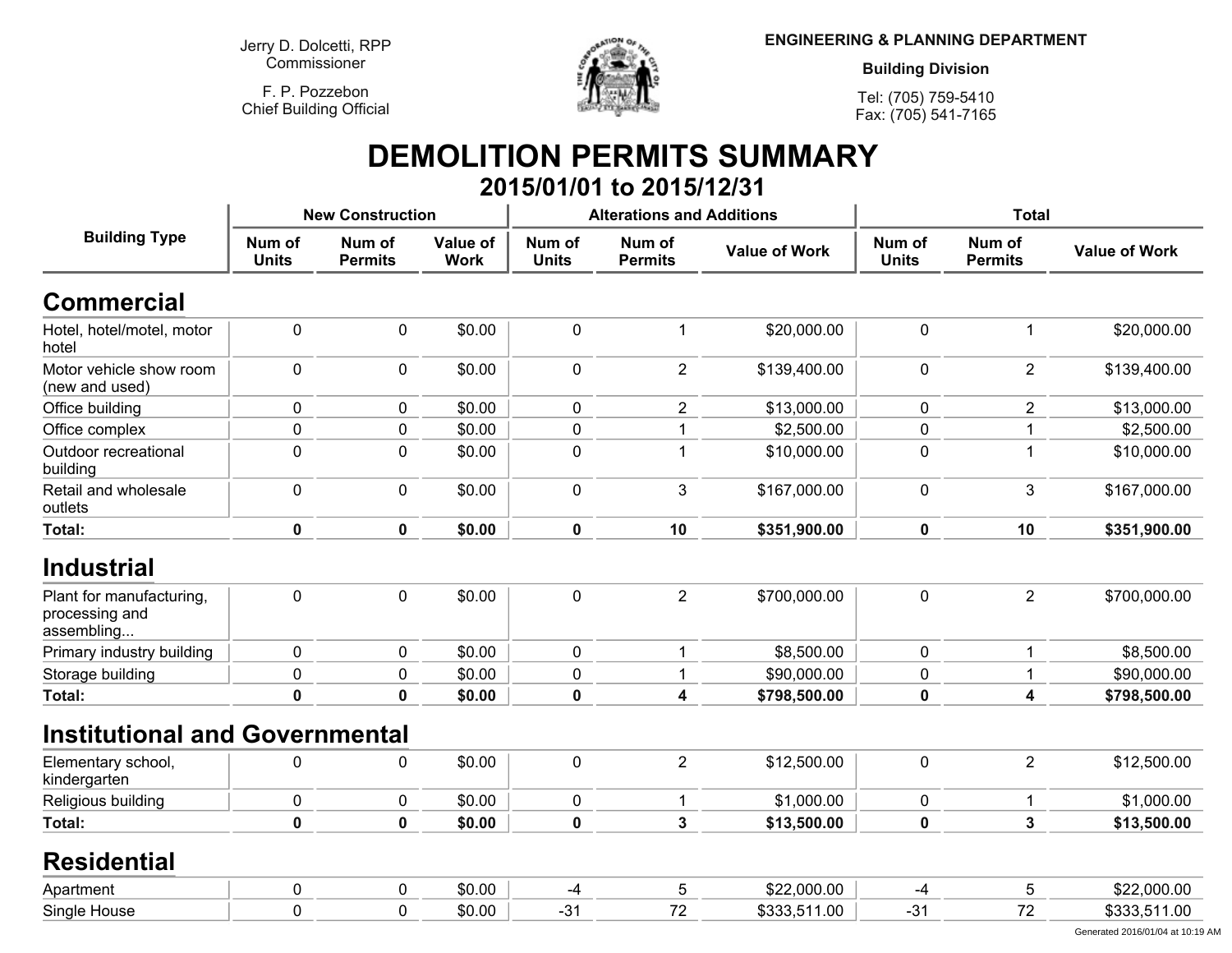| Total:              |  | \$0.00 | $-35$ | \$355,511.00                   | -35   | $\rightarrow$ | \$355,511.00 |
|---------------------|--|--------|-------|--------------------------------|-------|---------------|--------------|
| <b>Grand Total:</b> |  | \$0.00 | $-35$ | .519,411.00<br><b>C</b> 1<br>. | $-35$ | 94            | 519,411.00   |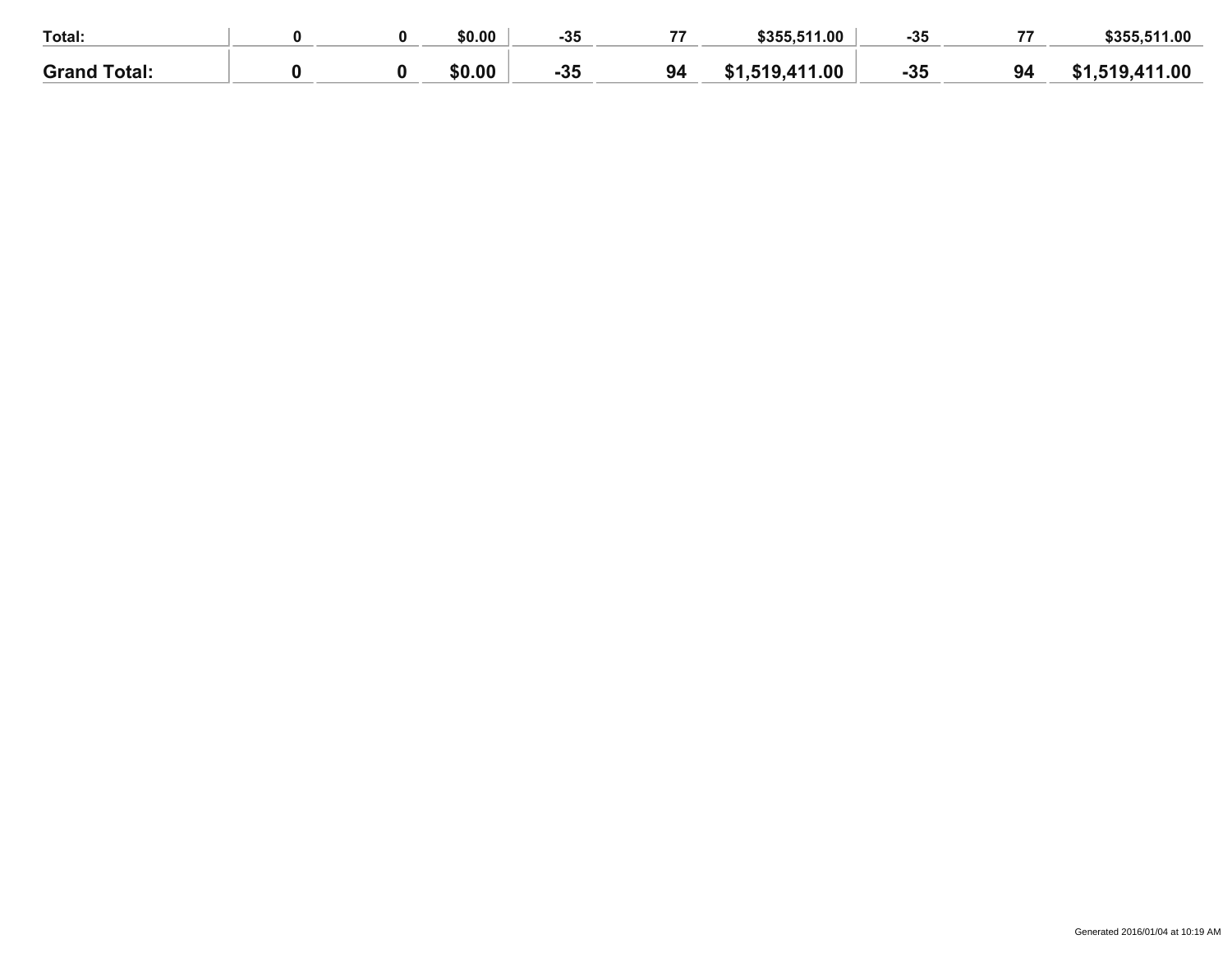**F. P. PozzebonChief Building Official**



**ENGINEERING & PLANNING DEPARTMENT**

**Building Division**

**Tel: (705) 759-5410Fax: (705) 541-7165**

# **SIGN PERMITS SUMMARY 2015/01/01 to 2015/12/31**

|                                                         |                        | <b>New Construction</b>  |                         |                        | <b>Alterations and Additions</b> |                      | <b>Total</b>           |                          |                      |
|---------------------------------------------------------|------------------------|--------------------------|-------------------------|------------------------|----------------------------------|----------------------|------------------------|--------------------------|----------------------|
| <b>Building Type</b>                                    | Num of<br><b>Units</b> | Num of<br><b>Permits</b> | Value of<br><b>Work</b> | Num of<br><b>Units</b> | Num of<br><b>Permits</b>         | <b>Value of Work</b> | Num of<br><b>Units</b> | Num of<br><b>Permits</b> | <b>Value of Work</b> |
| <b>Commercial</b>                                       |                        |                          |                         |                        |                                  |                      |                        |                          |                      |
| Hotel, hotel/motel, motor<br>hotel                      | 0                      | 0                        | \$0.00                  | $\pmb{0}$              | $\mathbf{1}$                     | \$80,000.00          | $\pmb{0}$              | $\mathbf 1$              | \$80,000.00          |
| Motor vehicle show room<br>(new and used)               | 0                      | $\mathbf 0$              | \$0.00                  | $\mathbf 0$            | 4                                | \$32,000.00          | $\mathbf 0$            | 4                        | \$32,000.00          |
| Office building                                         | 0                      | $\mathbf{0}$             | \$0.00                  | 0                      | 3                                | \$5,000.00           | $\mathbf 0$            | 3                        | \$5,000.00           |
| Restaurant                                              | 0                      | $\mathbf 0$              | \$0.00                  | $\pmb{0}$              | $\overline{4}$                   | \$13,200.00          | $\mathbf 0$            | 4                        | \$13,200.00          |
| Retail and wholesale<br>outlets                         | 0                      | 0                        | \$0.00                  | $\pmb{0}$              | 136                              | \$146,150.00         | $\pmb{0}$              | 136                      | \$146,150.00         |
| Retail complex                                          | 0                      | 0                        | \$0.00                  | $\pmb{0}$              | 12                               | \$322,400.00         | $\pmb{0}$              | 12                       | \$322,400.00         |
| Service station, repair<br>garage and specialty<br>shop | 0                      | $\mathbf 0$              | \$0.00                  | $\mathbf 0$            | 5                                | \$75,200.00          | $\mathbf 0$            | 5                        | \$75,200.00          |
| Total:                                                  | $\mathbf 0$            | $\mathbf 0$              | \$0.00                  | $\mathbf 0$            | 165                              | \$673,950.00         | $\mathbf 0$            | 165                      | \$673,950.00         |
| <b>Industrial</b>                                       |                        |                          |                         |                        |                                  |                      |                        |                          |                      |
| Primary industry building                               | 0                      | $\mathbf 0$              | \$0.00                  | $\mathbf 0$            | 8                                | \$9,800.00           | $\mathbf 0$            | 8                        | \$9,800.00           |
| <b>Transportation terminal</b>                          | 0                      | 0                        | \$0.00                  | $\pmb{0}$              | $\overline{2}$                   | \$50,000.00          | $\mathbf 0$            | $\overline{2}$           | \$50,000.00          |
| Total:                                                  | $\mathbf 0$            | $\mathbf{0}$             | \$0.00                  | $\mathbf 0$            | 10                               | \$59,800.00          | $\mathbf 0$            | 10                       | \$59,800.00          |
| <b>Institutional and Governmental</b>                   |                        |                          |                         |                        |                                  |                      |                        |                          |                      |
| Other government<br>building                            | 0                      | $\mathbf 0$              | \$0.00                  | $\pmb{0}$              | $\mathbf{1}$                     | \$200.00             | $\mathbf 0$            | $\overline{1}$           | \$200.00             |
| Religious building                                      | 0                      | 0                        | \$0.00                  | 0                      | -1                               | \$200.00             | $\mathbf 0$            | 1                        | \$200.00             |
| Secondary school, high<br>school, junior high school    | 0                      | $\mathbf 0$              | \$0.00                  | $\mathbf 0$            | $\overline{2}$                   | \$46,000.00          | $\mathbf 0$            | $\overline{2}$           | \$46,000.00          |
| Total:                                                  | $\mathbf 0$            | $\mathbf 0$              | \$0.00                  | $\mathbf 0$            | 4                                | \$46,400.00          | $\mathbf 0$            | 4                        | \$46,400.00          |
| <b>Residential</b>                                      |                        |                          |                         |                        |                                  |                      |                        |                          |                      |
| Single House                                            | 0                      | $\mathbf 0$              | \$0.00                  | $\mathbf 0$            | 3                                | \$600.00             | $\mathbf 0$            | 3                        | \$600.00             |
|                                                         |                        |                          |                         |                        |                                  |                      |                        |                          |                      |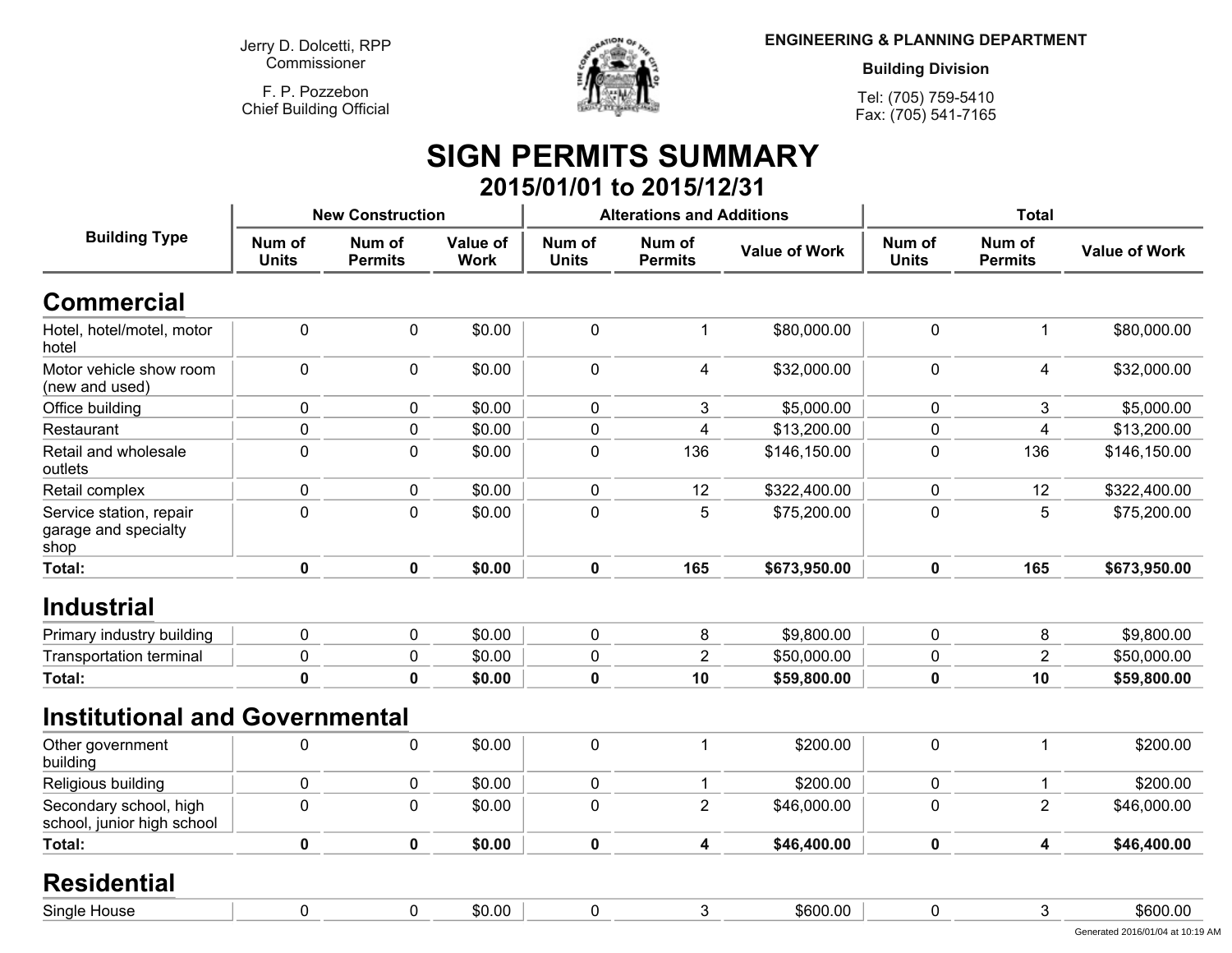| Total:                |  | \$0.00       |            | \$600.00 |            | \$600.00  |
|-----------------------|--|--------------|------------|----------|------------|-----------|
| <b>Grand</b><br>otal. |  | $\mathbf{a}$ | 400<br>IVA | .00      | 10C<br>104 | .00<br>50 |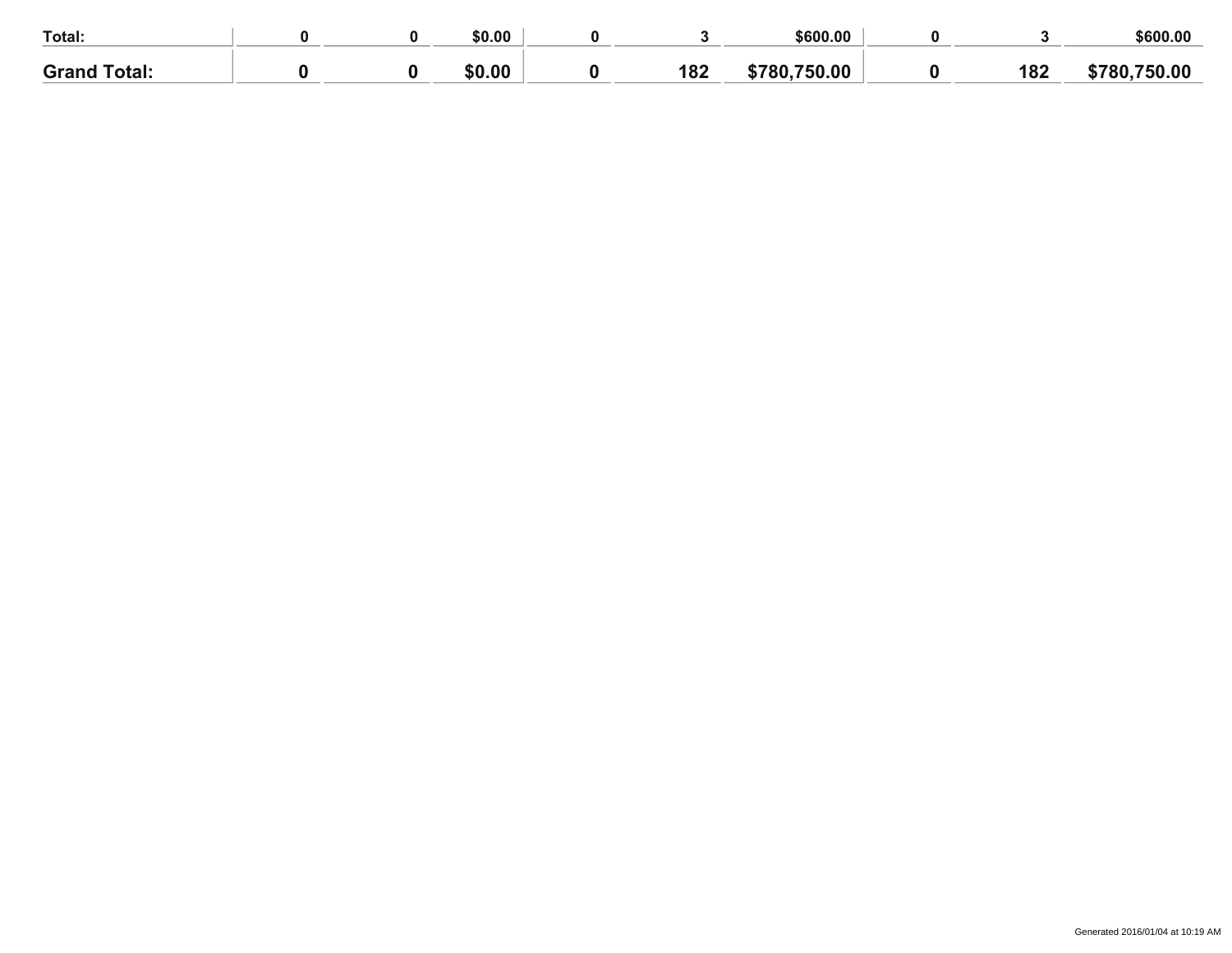**F. P. PozzebonChief Building Official**



**ENGINEERING & PLANNING DEPARTMENT**

**Building Division**

**Tel: (705) 759-5410Fax: (705) 541-7165**

# **BUILDING PERMITS SUMMARY 2014/01/01 to 2014/12/31**

|                                                             |                                  | <b>New Construction</b>  |                      |                                  | <b>Alterations and Additions</b> |                      | <b>Total</b>                     |                          |                      |  |
|-------------------------------------------------------------|----------------------------------|--------------------------|----------------------|----------------------------------|----------------------------------|----------------------|----------------------------------|--------------------------|----------------------|--|
| <b>Building Type</b>                                        | <b>Num</b><br>of<br><b>Units</b> | Num of<br><b>Permits</b> | <b>Value of Work</b> | <b>Num</b><br>of<br><b>Units</b> | Num of<br><b>Permits</b>         | <b>Value of Work</b> | <b>Num</b><br>of<br><b>Units</b> | Num of<br><b>Permits</b> | <b>Value of Work</b> |  |
| <b>Commercial</b>                                           |                                  |                          |                      |                                  |                                  |                      |                                  |                          |                      |  |
| Hotel, hotel/motel,<br>motor hotel                          | $\pmb{0}$                        | $\pmb{0}$                | \$0.00               | $\pmb{0}$                        | $\mathbf 5$                      | \$100,000.00         | $\pmb{0}$                        | 5                        | \$100,000.00         |  |
| Indoor recreational<br>building                             | $\pmb{0}$                        | $\mathbf 0$              | \$0.00               | $\pmb{0}$                        | 3                                | \$173,554.35         | $\pmb{0}$                        | 3                        | \$173,554.35         |  |
| Motor vehicle show<br>room (new and used)                   | $\pmb{0}$                        | $\mathbf 1$              | \$2,300,000.00       | $\mathbf 0$                      | 4                                | \$189,500.00         | $\mathbf 0$                      | 5                        | \$2,489,500.00       |  |
| Office building                                             | $\pmb{0}$                        |                          | \$5,000,000.00       | $\mathbf 0$                      | 51                               | \$4,075,192.00       | $\pmb{0}$                        | 52                       | \$9,075,192.00       |  |
| Office complex                                              | $\mathbf 0$                      | $\mathbf 0$              | \$0.00               | $\mathbf 0$                      | 3                                | \$240,000.00         | $\mathbf 0$                      | 3                        | \$240,000.00         |  |
| Restaurant                                                  | $\pmb{0}$                        |                          | \$550,000.00         | 0                                | 13                               | \$1,232,038.50       | $\mathbf 0$                      | 14                       | \$1,782,038.50       |  |
| Retail and wholesale<br>outlets                             | $\pmb{0}$                        | $\overline{1}$           | \$717,200.00         | $\pmb{0}$                        | 29                               | \$3,988,874.00       | $\pmb{0}$                        | 30                       | \$4,706,074.00       |  |
| Retail complex                                              | $\pmb{0}$                        | $\mathbf 1$              | \$417,000.00         | $\mathbf 0$                      | 16                               | \$5,884,988.00       | $\pmb{0}$                        | 17                       | \$6,301,988.00       |  |
| Service station,<br>repair garage and<br>specialty shop     | $\mathbf 0$                      | $\mathbf 0$              | \$0.00               | $\mathbf 0$                      | 5                                | \$212,176.00         | $\mathbf 0$                      | 5                        | \$212,176.00         |  |
| Special building use                                        | $\pmb{0}$                        | $\pmb{0}$                | \$0.00               | $\mathbf 0$                      | $\mathbf 1$                      | \$14,945.00          | $\mathbf 0$                      | $\mathbf 1$              | \$14,945.00          |  |
| Theatre and<br>performing art center                        | $\mathbf 0$                      | $\mathbf 0$              | \$0.00               | $\mathbf 0$                      |                                  | \$375,000.00         | $\mathbf 0$                      | 1                        | \$375,000.00         |  |
| <b>Total:</b>                                               | $\pmb{0}$                        | 5                        | \$8,984,200.00       | $\mathbf 0$                      | 131                              | \$16,486,267.85      | $\mathbf 0$                      | 136                      | \$25,470,467.85      |  |
| <b>Industrial</b>                                           |                                  |                          |                      |                                  |                                  |                      |                                  |                          |                      |  |
| Communication<br>building                                   | $\pmb{0}$                        | $\pmb{0}$                | \$0.00               | $\mathbf 0$                      | $\overline{2}$                   | \$21,235.00          | $\mathbf 0$                      | $\overline{2}$           | \$21,235.00          |  |
| Engineering                                                 | $\pmb{0}$                        | $\pmb{0}$                | \$0.00               | $\pmb{0}$                        | 1                                | \$335,335.00         | $\pmb{0}$                        |                          | \$335,335.00         |  |
| Maintenance building                                        | $\pmb{0}$                        | $\mathsf 3$              | \$5,432,750.00       | 0                                | $\mathbf 2$                      | \$16,500.00          | $\pmb{0}$                        | 5                        | \$5,449,250.00       |  |
| Plant for<br>manufacturing,<br>processing and<br>assembling | $\mathbf 0$                      | $\mathbf 0$              | \$0.00               | $\mathbf 0$                      | 3                                | \$1,007,850.00       | $\mathbf 0$                      | 3                        | \$1,007,850.00       |  |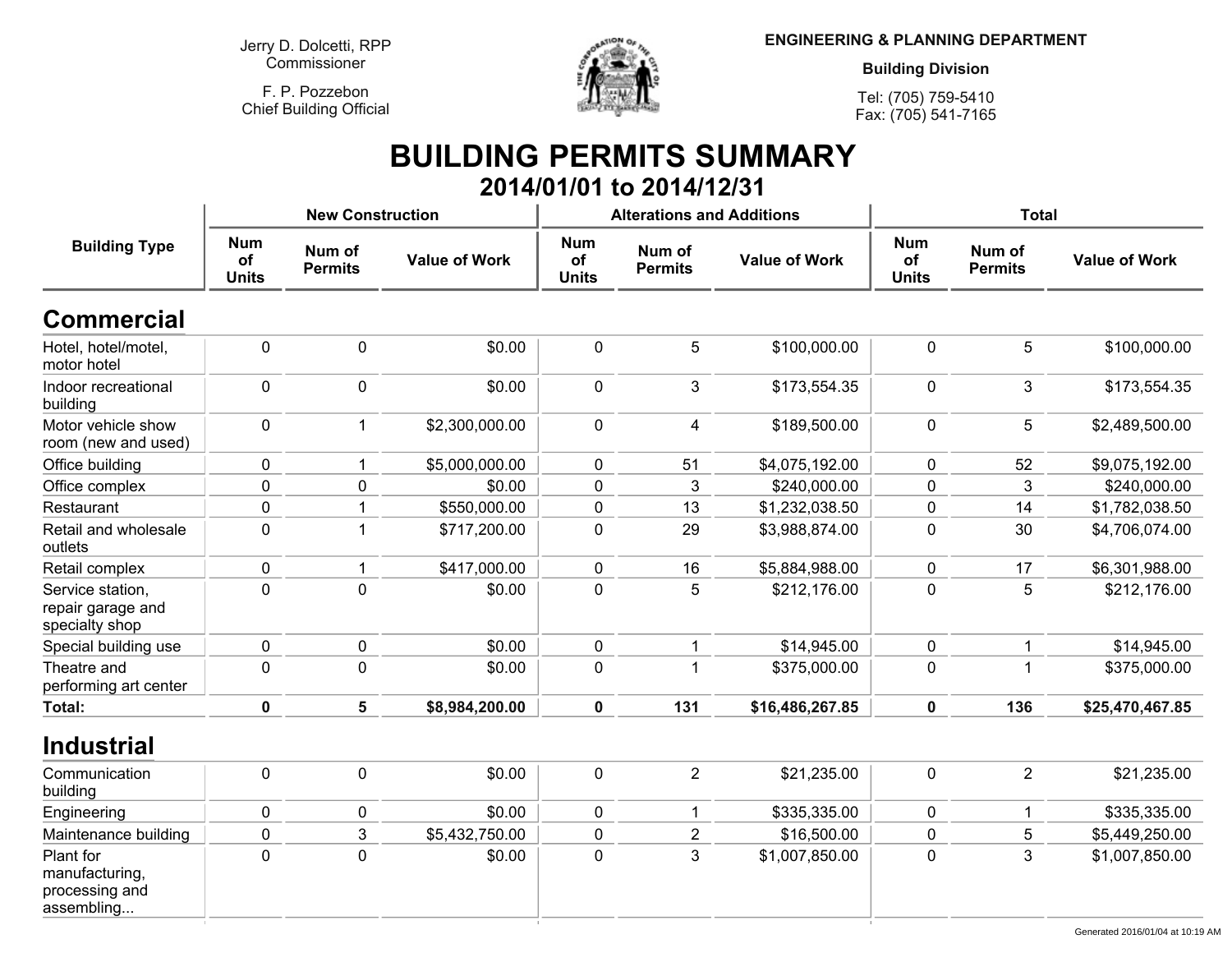| Primary industry<br>building |  | \$0.00         |    | \$1,000.00     |    | \$1,000.00     |
|------------------------------|--|----------------|----|----------------|----|----------------|
| Storage building             |  | \$0.00         |    | \$65,000.00    |    | \$65,000.00    |
| Transportation<br>terminal   |  | \$0.00         |    | \$643,988.75   |    | \$643,988.75   |
| Utility building             |  | \$200,000.00   |    | \$37,005.00    |    | \$237,005.00   |
| Total:                       |  | \$5,632,750.00 | 21 | \$2,127,913.75 | 25 | \$7,760,663.75 |

# **Institutional and Governmental**

| Clinic, health unit                                         | $\pmb{0}$      | $\pmb{0}$               | \$0.00         | $\pmb{0}$   | 1              | \$100,000.00    | $\pmb{0}$      | $\mathbf{1}$   | \$100,000.00    |
|-------------------------------------------------------------|----------------|-------------------------|----------------|-------------|----------------|-----------------|----------------|----------------|-----------------|
| Day care, nursing<br>home, rest home,<br>home for the bl    | $\mathbf 0$    | $\mathbf 1$             | \$1,100,000.00 | $\mathbf 0$ | $\overline{7}$ | \$179,900.00    | $\mathbf 0$    | 8              | \$1,279,900.00  |
| Elementary school,<br>kindergarten                          | $\pmb{0}$      | $\mathbf 0$             | \$0.00         | $\mathbf 0$ | $\overline{7}$ | \$1,040,035.00  | $\pmb{0}$      | $\overline{7}$ | \$1,040,035.00  |
| Government<br>legislative and<br>administration<br>building | $\pmb{0}$      | $\pmb{0}$               | \$0.00         | 0           | 3              | \$1,488,800.00  | $\pmb{0}$      | 3              | \$1,488,800.00  |
| Hospital                                                    | $\pmb{0}$      | $\pmb{0}$               | \$0.00         | $\mathbf 0$ | $\mathbf{1}$   | \$46,900.00     | $\pmb{0}$      | $\mathbf{1}$   | \$46,900.00     |
| Library, museum, art<br>gallery, aquarium,<br>botanical     | $\mathbf 0$    | $\mathbf 0$             | \$0.00         | $\mathbf 0$ | $\overline{2}$ | \$548,000.00    | $\mathbf 0$    | $\overline{2}$ | \$548,000.00    |
| Other government<br>building                                | $\mathbf 0$    | $\mathbf 0$             | \$0.00         | $\mathbf 0$ | $\overline{2}$ | \$56,000.00     | $\pmb{0}$      | $\overline{2}$ | \$56,000.00     |
| Post-secondary<br>institution                               | $\pmb{0}$      | $\pmb{0}$               | \$0.00         | $\mathbf 0$ | 3              | \$4,621,800.00  | $\pmb{0}$      | 3              | \$4,621,800.00  |
| Religious building                                          | $\pmb{0}$      | $\mathbf 0$             | \$0.00         | $\mathbf 0$ | 5              | \$297,500.00    | $\mathbf 0$    | 5              | \$297,500.00    |
| Secondary school,<br>high school, junior<br>high school     | $\pmb{0}$      | $\mathbf{1}$            | \$3,150,000.00 | $\pmb{0}$   | 5              | \$2,371,390.00  | $\pmb{0}$      | 6              | \$5,521,390.00  |
| University                                                  | $\pmb{0}$      | $\pmb{0}$               | \$0.00         | $\pmb{0}$   | 4              | \$2,989,000.00  | $\pmb{0}$      | 4              | \$2,989,000.00  |
| <b>Total:</b>                                               | $\pmb{0}$      | $\overline{\mathbf{2}}$ | \$4,250,000.00 | $\mathbf 0$ | 40             | \$13,739,325.00 | $\pmb{0}$      | 42             | \$17,989,325.00 |
| <b>Residential</b>                                          |                |                         |                |             |                |                 |                |                |                 |
| Apartment                                                   | 12             | 4                       | \$1,499,770.00 | 20          | 42             | \$3,906,823.18  | 32             | 46             | \$5,406,593.18  |
| Apartment -<br>Condominium                                  | $\mathbf 0$    | $\pmb{0}$               | \$0.00         | $\mathbf 0$ | 5              | \$1,313,996.50  | $\pmb{0}$      | 5              | \$1,313,996.50  |
| Row House                                                   | 18             | 5                       | \$2,530,000.00 | $\mathbf 0$ | 5              | \$116,800.00    | 18             | 10             | \$2,646,800.00  |
| Row House -<br>Condominium                                  | $\pmb{0}$      | $\mathbf 0$             | \$0.00         | $\mathbf 0$ | $\overline{2}$ | \$12,000.00     | $\pmb{0}$      | $\overline{2}$ | \$12,000.00     |
| Semi-Detached or<br>Double (side by side)<br>- Condomini    | $\overline{2}$ | $\mathbf{1}$            | \$380,000.00   | 0           | 0              | \$0.00          | $\overline{2}$ | $\mathbf{1}$   | \$380,000.00    |
| Semi-Detached or                                            | 14             | 10                      | \$2,592,000.00 | $\mathbf 0$ | 12             | \$107,524.00    | 14             | 22             | \$2,699,524.00  |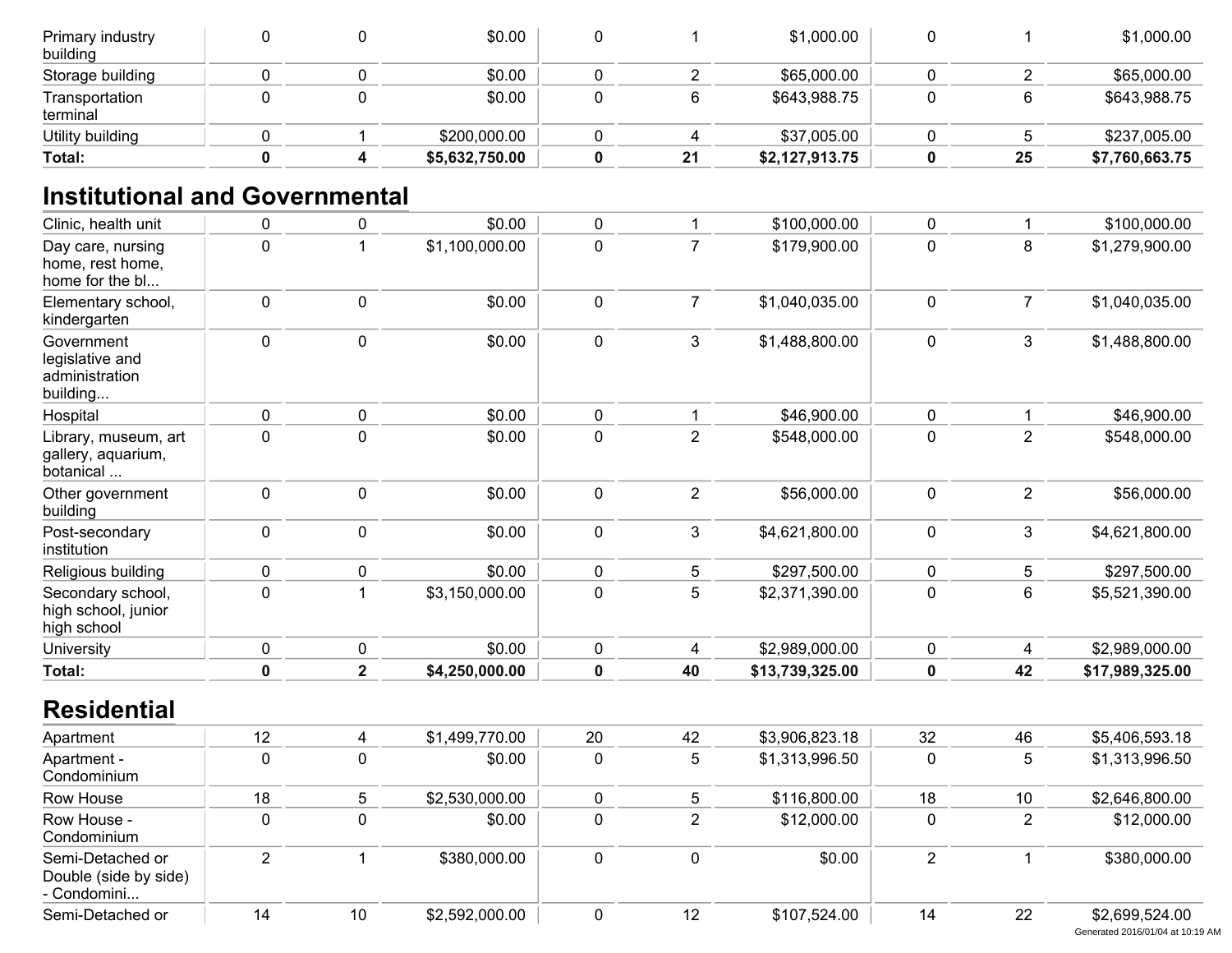| Double (side by<br>side), single-att |     |    |                 |    |      |                 |     |      |                 |
|--------------------------------------|-----|----|-----------------|----|------|-----------------|-----|------|-----------------|
| Single House                         | 66  | 66 | \$19,993,392.35 |    | 817  | \$9,838,944.80  | 67  | 883  | \$29,832,337.15 |
| Total:                               | 112 | 86 | \$26,995,162.35 | 21 | 883  | \$15,296,088.48 | 133 | 969  | \$42,291,250.83 |
| <b>Grand Total:</b>                  | 112 | 97 | \$45,862,112.35 | 21 | 1075 | \$47,649,595.08 | 133 | 1172 | \$93,511,707.43 |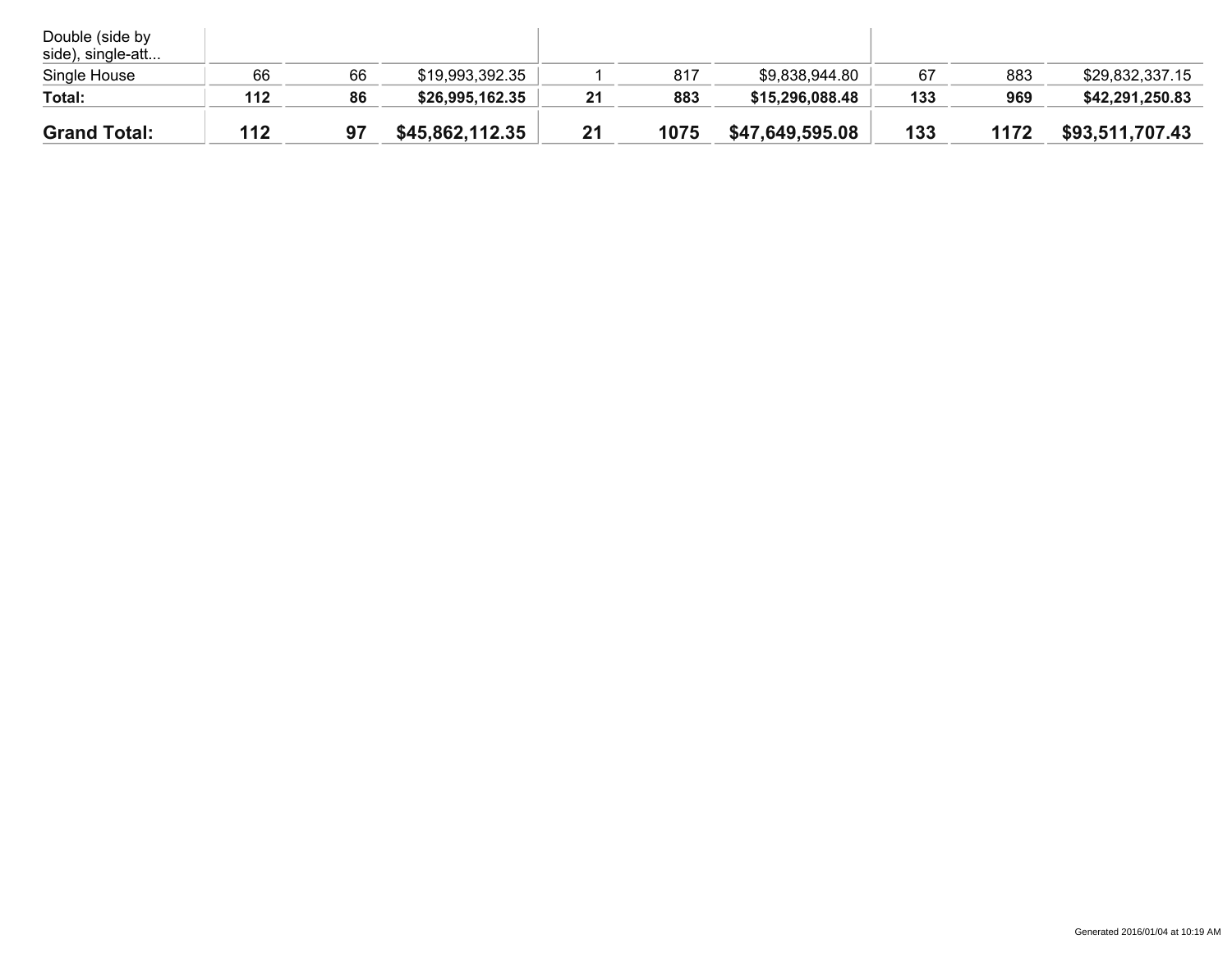**F. P. PozzebonChief Building Official**



**ENGINEERING & PLANNING DEPARTMENT**

**Building Division**

**Tel: (705) 759-5410Fax: (705) 541-7165**

### **DEMOLITION PERMITS SUMMARY 2014/01/01 to 2014/12/31**

| <b>Building Type</b>                                                                        | <b>New Construction</b> |                          |                         |                        | <b>Alterations and Additions</b> |                      | <b>Total</b>           |                          |                      |
|---------------------------------------------------------------------------------------------|-------------------------|--------------------------|-------------------------|------------------------|----------------------------------|----------------------|------------------------|--------------------------|----------------------|
|                                                                                             | Num of<br><b>Units</b>  | Num of<br><b>Permits</b> | Value of<br><b>Work</b> | Num of<br><b>Units</b> | Num of<br><b>Permits</b>         | <b>Value of Work</b> | Num of<br><b>Units</b> | Num of<br><b>Permits</b> | <b>Value of Work</b> |
| <b>Commercial</b>                                                                           |                         |                          |                         |                        |                                  |                      |                        |                          |                      |
| Restaurant                                                                                  | $\pmb{0}$               | 0                        | \$0.00                  | $\pmb{0}$              | 3                                | \$22,000.00          | 0                      | 3                        | \$22,000.00          |
| Retail and wholesale<br>outlets                                                             | $\mathbf 0$             | $\mathbf 0$              | \$0.00                  | $\mathbf 0$            | 4                                | \$85,500.00          | 0                      | 4                        | \$85,500.00          |
| Retail complex                                                                              | $\mathbf 0$             | 0                        | \$0.00                  | $\mathbf 0$            | 1                                | \$221,000.00         | 0                      | 1                        | \$221,000.00         |
| Service station, repair<br>garage and specialty<br>shop                                     | $\pmb{0}$               | 0                        | \$0.00                  | $\pmb{0}$              | 3                                | \$98,000.00          | 0                      | 3                        | \$98,000.00          |
| Total:                                                                                      | $\mathbf 0$             | $\mathbf 0$              | \$0.00                  | $\mathbf 0$            | 11                               | \$426,500.00         | $\mathbf 0$            | 11                       | \$426,500.00         |
| <b>Institutional and Governmental</b><br>Day care, nursing home,<br>rest home, home for the | 0                       | $\mathbf 0$              | \$0.00                  | $\pmb{0}$              | 1                                | \$20,000.00          | 0                      |                          | \$20,000.00          |
| bl<br>Elementary school,<br>kindergarten                                                    | $\mathbf 0$             | $\mathbf 0$              | \$0.00                  | $\mathbf 0$            | 1                                | \$50,000.00          | $\mathbf 0$            | 1                        | \$50,000.00          |
| Hospital                                                                                    | $\pmb{0}$               | 0                        | \$0.00                  | $\pmb{0}$              | 4                                | \$168,000.00         | 0                      | 4                        | \$168,000.00         |
| Total:                                                                                      | $\mathbf 0$             | $\mathbf 0$              | \$0.00                  | $\mathbf 0$            | $6\phantom{1}$                   | \$238,000.00         | 0                      | 6                        | \$238,000.00         |
| <b>Residential</b>                                                                          |                         |                          |                         |                        |                                  |                      |                        |                          |                      |
| Apartment                                                                                   | $\pmb{0}$               | $\mathbf 0$              | \$0.00                  | $-6$                   | 4                                | \$68,493.00          | -6                     | 4                        | \$68,493.00          |
| Semi-Detached or<br>Double (side by side),<br>single-att                                    | $\mathbf 0$             | $\mathbf 0$              | \$0.00                  | $\mathbf 0$            | 1                                | \$500.00             | $\mathbf 0$            |                          | \$500.00             |
| Single House                                                                                | $\pmb{0}$               | $\pmb{0}$                | \$0.00                  | $-18$                  | 48                               | \$364,949.00         | $-18$                  | 48                       | \$364,949.00         |
| Total:                                                                                      | $\mathbf 0$             | $\mathbf 0$              | \$0.00                  | $-24$                  | 53                               | \$433,942.00         | $-24$                  | 53                       | \$433,942.00         |
| <b>Grand Total:</b>                                                                         | $\bf{0}$                | 0                        | \$0.00                  | $-24$                  | 70                               | \$1,098,442.00       | $-24$                  | 70                       | \$1,098,442.00       |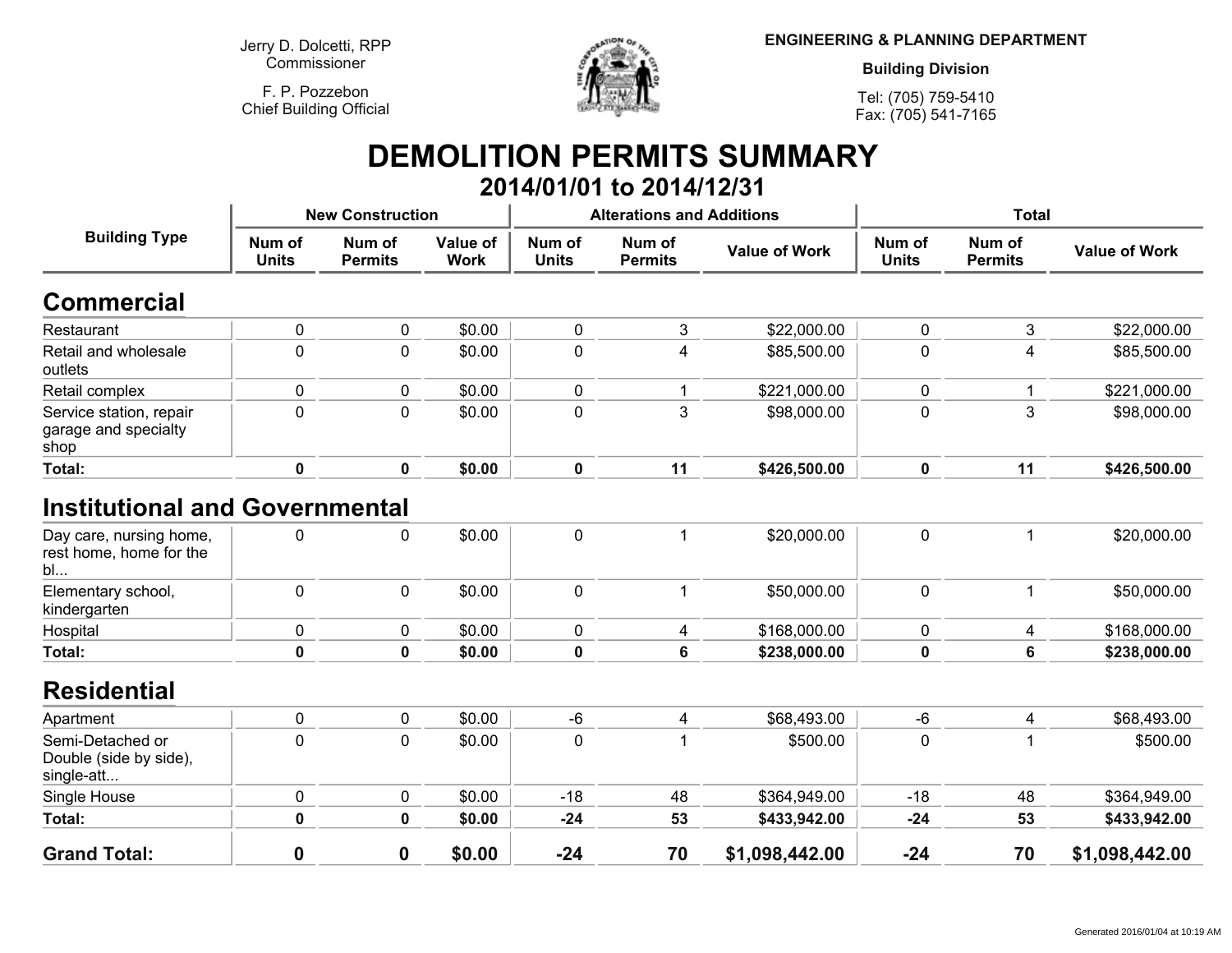**F. P. PozzebonChief Building Official**



**ENGINEERING & PLANNING DEPARTMENT**

**Building Division**

**Tel: (705) 759-5410Fax: (705) 541-7165**

# **SIGN PERMITS SUMMARY 2014/01/01 to 2014/12/31**

| <b>Building Type</b>                                    | <b>New Construction</b> |                          |                         |                        | <b>Alterations and Additions</b> |                      | <b>Total</b>           |                          |                      |
|---------------------------------------------------------|-------------------------|--------------------------|-------------------------|------------------------|----------------------------------|----------------------|------------------------|--------------------------|----------------------|
|                                                         | Num of<br><b>Units</b>  | Num of<br><b>Permits</b> | Value of<br><b>Work</b> | Num of<br><b>Units</b> | Num of<br><b>Permits</b>         | <b>Value of Work</b> | Num of<br><b>Units</b> | Num of<br><b>Permits</b> | <b>Value of Work</b> |
| <b>Commercial</b>                                       |                         |                          |                         |                        |                                  |                      |                        |                          |                      |
| Hotel, hotel/motel,<br>motor hotel                      | 0                       | 0                        | \$0.00                  | $\mathbf 0$            | 5                                | \$37,175.00          | $\mathbf{0}$           | 5                        | \$37,175.00          |
| Motor vehicle show<br>room (new and used)               | $\Omega$                | 0                        | \$0.00                  | $\mathbf 0$            | 3                                | \$14,280.00          | $\Omega$               | 3                        | \$14,280.00          |
| Office building                                         | 0                       | 0                        | \$0.00                  | $\mathbf 0$            | 4                                | \$7,600.00           | $\Omega$               | 4                        | \$7,600.00           |
| Restaurant                                              | 0                       | 0                        | \$0.00                  | $\mathbf 0$            |                                  | \$36,300.00          | $\mathbf 0$            |                          | \$36,300.00          |
| Retail and wholesale<br>outlets                         | 0                       | 0                        | \$0.00                  | $\mathbf 0$            | 95                               | \$802,870.00         | $\Omega$               | 95                       | \$802,870.00         |
| Retail complex                                          | 0                       | 0                        | \$0.00                  | 0                      | 9                                | \$90,036.00          | $\Omega$               | 9                        | \$90,036.00          |
| Service station, repair<br>garage and specialty<br>shop | 0                       | 0                        | \$0.00                  | 0                      | 3                                | \$600.00             | 0                      | 3                        | \$600.00             |
| Special building use                                    | 0                       | 0                        | \$0.00                  | 0                      |                                  | \$10,000.00          | $\Omega$               |                          | \$10,000.00          |
| Total:                                                  | 0                       | $\mathbf 0$              | \$0.00                  | $\mathbf 0$            | 127                              | \$998,861.00         | 0                      | 127                      | \$998,861.00         |

# **Institutional and Governmental**

| Clinic, health unit                                      | 0 | 0 | \$0.00 |   | \$1,500.00  | 0 | \$1,500.00  |
|----------------------------------------------------------|---|---|--------|---|-------------|---|-------------|
| Government legislative<br>and administration<br>building | 0 | 0 | \$0.00 | 0 | \$200.00    | 0 | \$200.00    |
| Library, museum, art<br>gallery, aquarium,<br>botanical  | 0 | 0 | \$0.00 | 0 | \$200.00    | 0 | \$200.00    |
| Other government<br>building                             | 0 | 0 | \$0.00 | 0 | \$200.00    | 0 | \$200.00    |
| Religious building                                       |   | 0 | \$0.00 |   | \$400.00    |   | \$400.00    |
| Secondary school, high<br>school, junior high<br>school  | 0 | 0 | \$0.00 | 0 | \$28,645.00 | 0 | \$28,645.00 |
| Total:                                                   | 0 | 0 | \$0.00 | 0 | \$31,145.00 | 0 | \$31,145.00 |